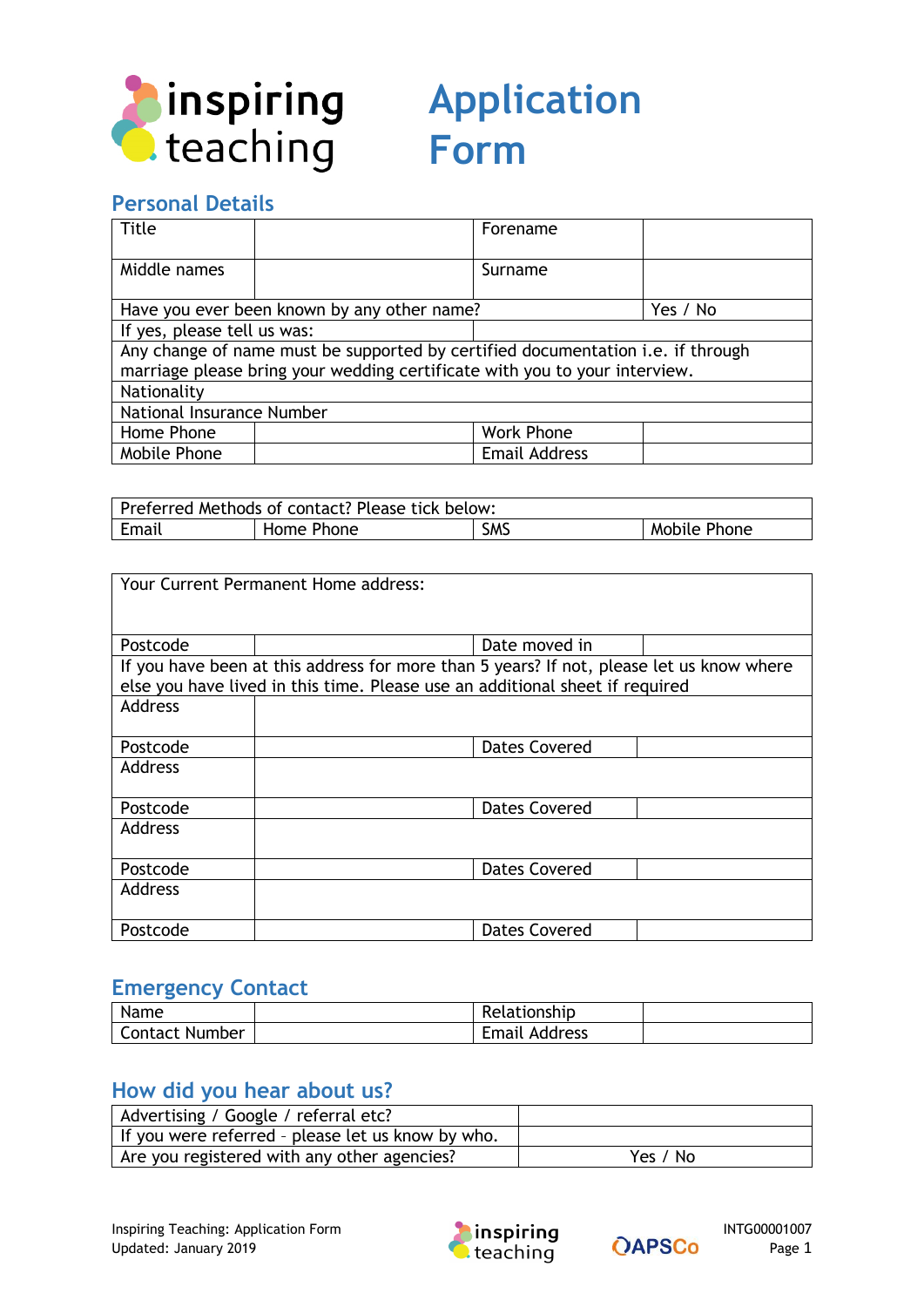# **Professional Experience**

|                                              | Are you a Qualified Teacher or a Teaching Assistant (TA) |           | Teacher / TA |
|----------------------------------------------|----------------------------------------------------------|-----------|--------------|
| When did you gain your qualification?        |                                                          |           |              |
| What is your Qualification?                  |                                                          |           |              |
| Where did you gain it?                       |                                                          |           |              |
| What is your Teacher Reference Number?       |                                                          |           |              |
| Are you registered with the Teachers Agency? |                                                          |           |              |
| What is your main focus?                     | Primary                                                  | Secondary | <b>SEN</b>   |

#### **References**

**Please provide us with references to cover the last two years. One referee should be your current / most recent line manager.**

| <b>Organisation Name</b>                 |            |                         |           |        |
|------------------------------------------|------------|-------------------------|-----------|--------|
| <b>Address</b>                           |            |                         |           |        |
|                                          |            |                         |           |        |
| Postcode                                 |            | Dates Covered           |           |        |
| <b>Contact Name</b>                      |            | <b>Contact Position</b> |           |        |
| Contact Email / Tel.                     |            |                         |           |        |
| Reference type                           | Employment | Academic                | Character | Agency |
| Is this referee contactable immediately? |            |                         | Yes / No  |        |

| <b>Organisation Name</b>                 |            |                         |           |        |
|------------------------------------------|------------|-------------------------|-----------|--------|
| <b>Address</b>                           |            |                         |           |        |
|                                          |            |                         |           |        |
| Postcode                                 |            | <b>Dates Covered</b>    |           |        |
| <b>Contact Name</b>                      |            | <b>Contact Position</b> |           |        |
| Contact Email / Tel.                     |            |                         |           |        |
| Reference type                           | Employment | Academic                | Character | Agency |
| Is this referee contactable immediately? |            |                         | Yes / No  |        |

| <b>Organisation Name</b>                 |            |                         |           |        |
|------------------------------------------|------------|-------------------------|-----------|--------|
| <b>Address</b>                           |            |                         |           |        |
|                                          |            |                         |           |        |
| Postcode                                 |            | <b>Dates Covered</b>    |           |        |
| <b>Contact Name</b>                      |            | <b>Contact Position</b> |           |        |
| Contact Email / Tel.                     |            |                         |           |        |
| Reference type                           | Employment | Academic                | Character | Agency |
| Is this referee contactable immediately? |            |                         | Yes / No  |        |

**Please attach more paper if required.**

#### **Right to work in the UK**

| Do you have permission to work in the UK?         | Yes / No |
|---------------------------------------------------|----------|
| (Please answer even if you are a British Citizen) |          |
|                                                   |          |

In line with Home office guidance on the prevention of illegal working, we will need to verify and take a colour copy of your original ID documentation as evidence of your right to work in the UK if you are engaged to work with **Inspiring Teaching**.



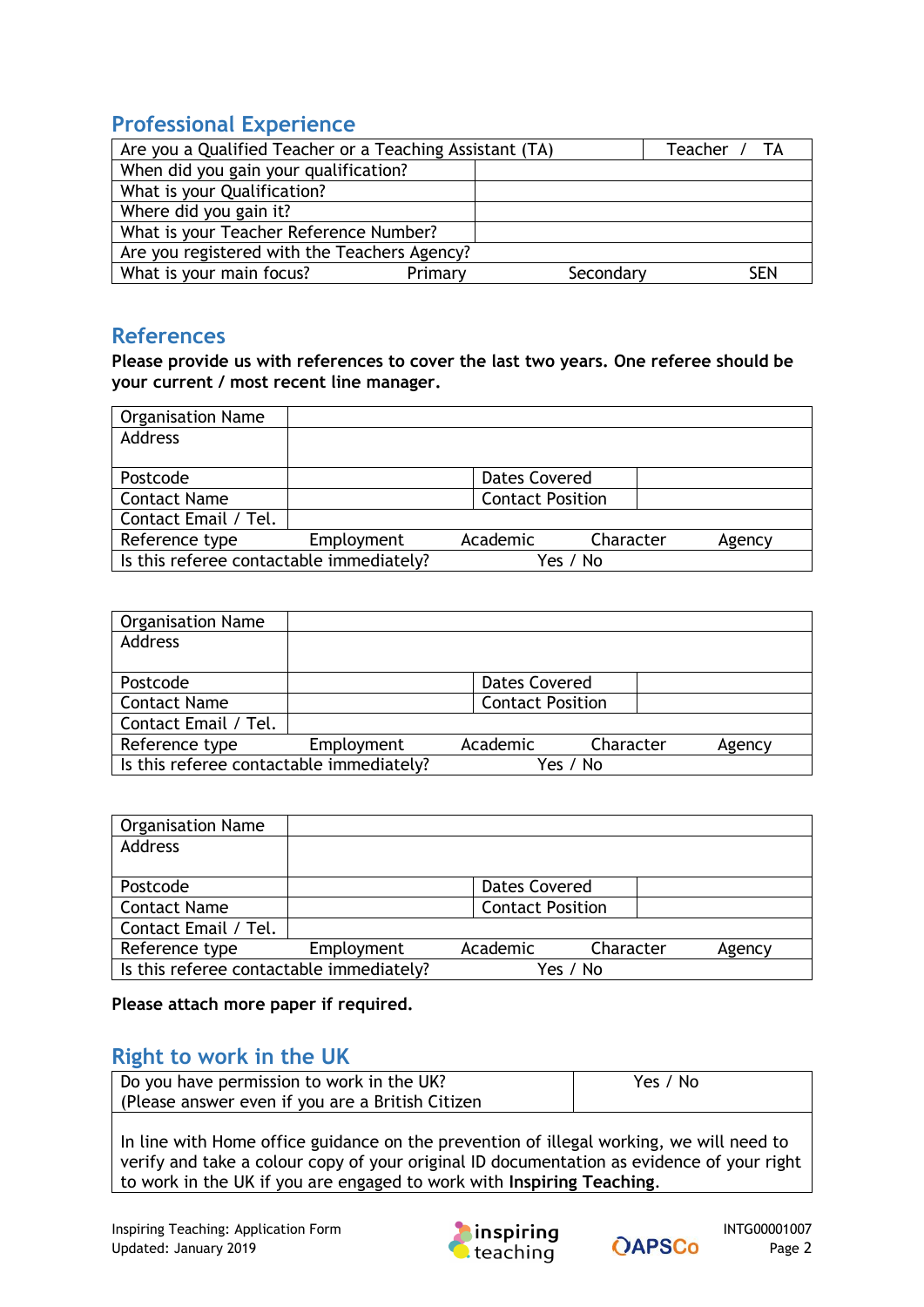| Nationality<br>passport No.<br>Date<br>a communication of the communication of the communication of the communication of the communication of the communication of the communication of the communication of the communication of the communication of the communicat |  |
|-----------------------------------------------------------------------------------------------------------------------------------------------------------------------------------------------------------------------------------------------------------------------|--|
|-----------------------------------------------------------------------------------------------------------------------------------------------------------------------------------------------------------------------------------------------------------------------|--|

## **Your Health**

| Do you have the health and physical fitness to teach, as described in The Education |                                             |          |  |  |
|-------------------------------------------------------------------------------------|---------------------------------------------|----------|--|--|
|                                                                                     | Health Standards, England Regulations 2003? | Yes / No |  |  |
| If No, please                                                                       |                                             |          |  |  |
| give details:                                                                       |                                             |          |  |  |
|                                                                                     |                                             |          |  |  |
| Have you ever been medically retired from Teaching by the<br>Yes / No               |                                             |          |  |  |
| Department for Education?                                                           |                                             |          |  |  |
|                                                                                     |                                             |          |  |  |

#### **Please attach more paper if required.**

#### **Bank Details**

| Name of                |                                                                          |          |
|------------------------|--------------------------------------------------------------------------|----------|
| Account Holder         |                                                                          |          |
| Name of Bank           |                                                                          |          |
|                        |                                                                          |          |
| <b>Address of Bank</b> |                                                                          |          |
|                        |                                                                          | Postcode |
| Sort Code              | <b>Account Number</b>                                                    |          |
|                        | I confirm that these are my own personal bank details. Please sign here: |          |
|                        |                                                                          |          |
|                        |                                                                          |          |

|                                                                                         | Are you registered with an Umbrella Company?                |       | Yes / No |
|-----------------------------------------------------------------------------------------|-------------------------------------------------------------|-------|----------|
|                                                                                         | Can you provide a certificate of incorporation?<br>Yes / No |       |          |
| If yes, please supply full details of the Umbrella company below                        |                                                             |       |          |
| Name of                                                                                 |                                                             |       |          |
| Umbrella                                                                                |                                                             |       |          |
| Company                                                                                 |                                                             |       |          |
| Are you able to provide an email address confirming you are a registered with the       |                                                             |       |          |
| umbrella company?                                                                       |                                                             |       |          |
|                                                                                         |                                                             |       |          |
| In relation to the above and signing below, you are agreeing that you personally have   |                                                             |       |          |
| made the decision to be paid via either PAY or Umbrella with no guidance from Inspiring |                                                             |       |          |
| Teaching?                                                                               |                                                             |       |          |
| Signature                                                                               |                                                             | Dates |          |

# **Disciplinary**

| Have you ever been the subject of any disciplinary action or are<br>you currently undergoing disciplinary action? | Yes / No |
|-------------------------------------------------------------------------------------------------------------------|----------|
| If yes, please give details here:                                                                                 |          |



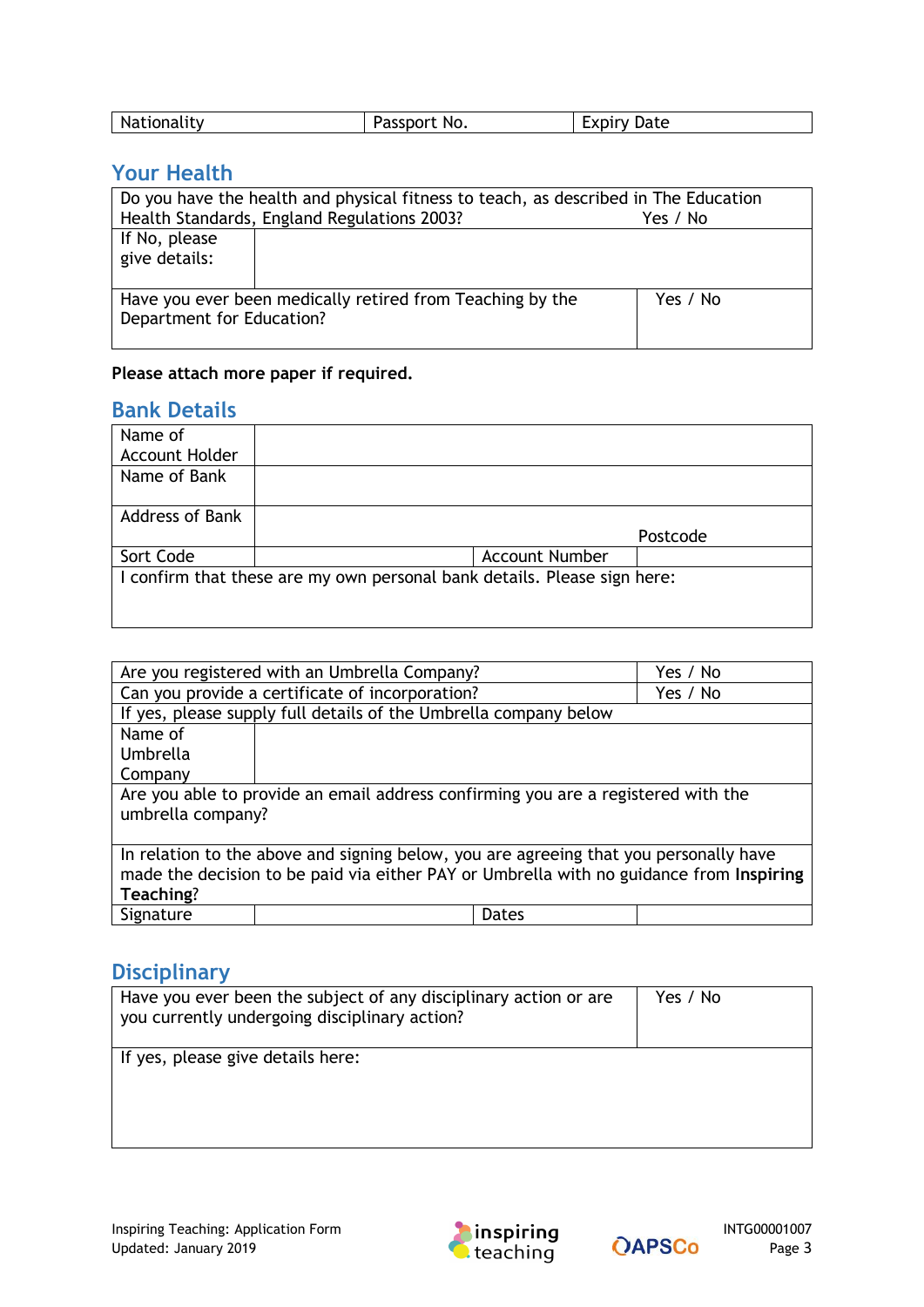# **Rehabilitation of Offenders Act:**

Because of the nature of work for which you are applying, Section 4(2), and further Orders made by the Secretary of State under the provisions on this section of the Rehabilitation of Offenders Act 1974 (Exceptions) Order 1975 apply

Applicants are therefore required to provide information about convictions which for other purposes are 'spent' under the provisions of the Act. Any information given will be completely confidential and will be considered only in relation for positions to which the orders applies.

Do you have any convictions, cautions, reprimands or final warnings that would not be filtered as defined by the Rehabilitation of Offenders Act 1974 (Exceptions) Order 1975 (as amended in 2013)? Filtering rules are only applicable in England, Scotland and Wales and Northern Ireland.

Yes / No

It is a condition of proceeding with your application that you apply for an 'enhanced' Disclosure and Baring (DBS) certificate / disclosure through **Inspiring Teaching** or that you have produced a DBS certificate which you have already obtained and have a current subscription to the update service. All circumstances will be taken into account.

Convictions and any other criminal record information obtained through the DBS will not necessarily be bar to employment through us. All circumstances will be taken into account. However, any inconsistencies compared with the information given above may invalidate your application. Failure to declare a conviction may require us to exclude you from our register or terminate an assignment if the offence is not declared but later comes to light.

It is a condition of engagement that clients will be informed of details of criminal convictions, Cautions, Reprimands and Final Warnings so that they can make an informed decision as to whether or not to engage a candidate on a temporary assignment.

| . . |  |  |
|-----|--|--|
|     |  |  |

Having received a copy of your DBS Certificate, we are required to carry our regular status checks to ensure there have been no changes since the time of application. We will carry out a status check at 6 monthly intervals.

Signing the declaration below confirms you ongoing agreement to employees of **Inspiring Teaching** accessing this service and therefore carrying out status checks at six monthly intervals on your DBS application or at any times deemed necessary.

| ∽<br>יו י<br>- | . . |  |
|----------------|-----|--|
|                |     |  |

## **Confidentiality Agreement**

**Inspiring Teaching** requires all candidates on our register to comply with the confidentiality policy of our company, the confidentiality Policies and Procedures of Clients and the relevant code of Profession Conduct.

This undertaking also encompasses the provisions and principles within the Data Protection Act 1988, which concerns the protection of personal information. **Inspiring Teaching**



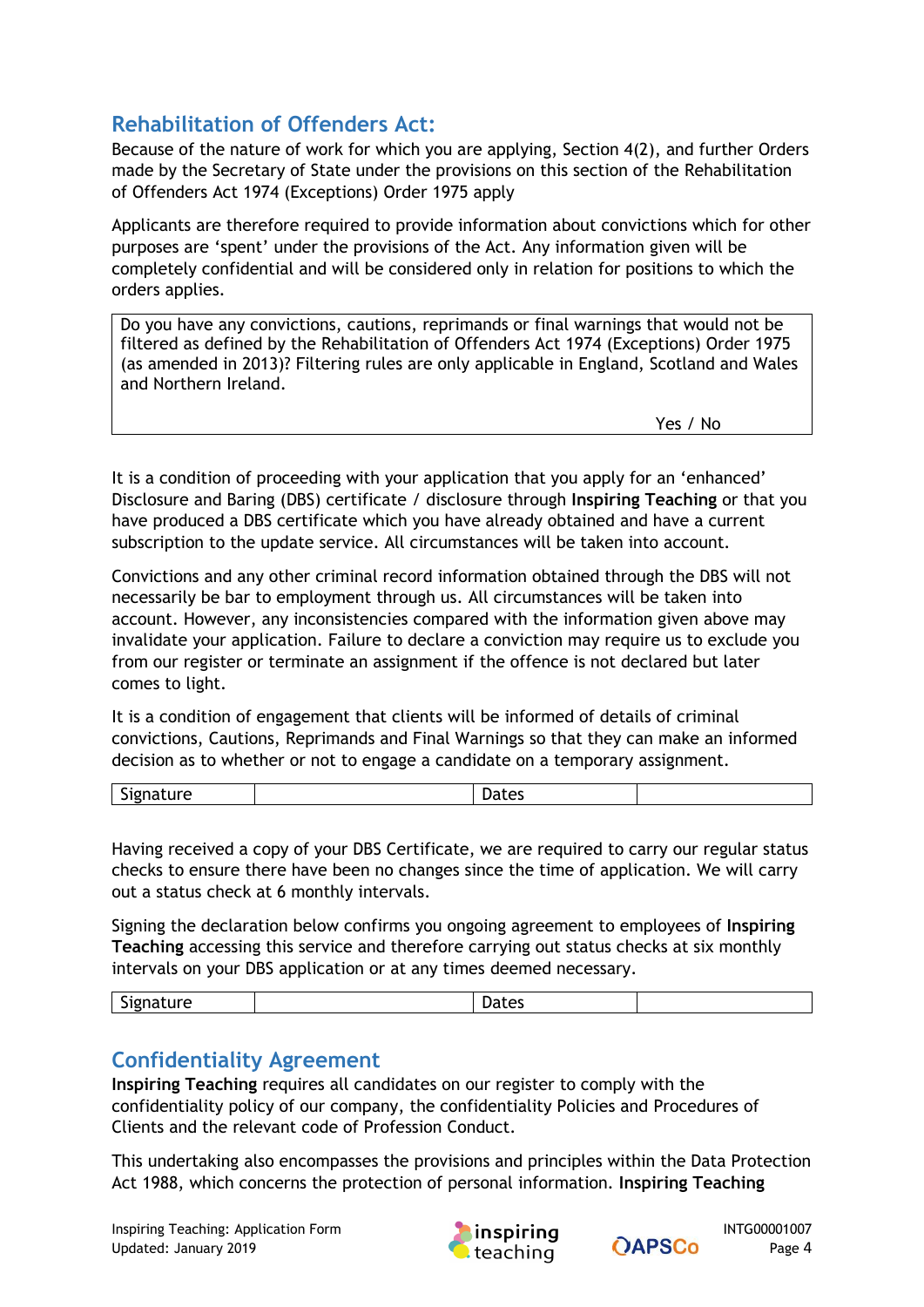operates systems to ensure security of information to the highest standards. This includes information held concerning Agency Workers, Clients, Staff and Children at any school you are placed within.

In summary, you must treat information about all of the above as confidential and use it only for the purposes for which it was given. You must protect this information from improper disclosure, at all times. Written information must be stored in a confidential place.

Agency staff must not disclose to any person (other than a person authorised by **Inspiring Teaching** or the client) any information acquired by them in connection with the work assignments they undertake. This will include, but is not limited to:

- The identity and personal information of any children and / or staff at any of the placements that you attend
- Confidential information concerning contracts, charges, procedures and other privileged information from **Inspiring Teaching** or Clients.

# **Computer Access within the Clients Establishment**

As an agency worker you may be given authorisation by the Client to gain access to certain computer systems, certain programmes and data within those systems. You must not attempt alone, or in agreement with others, to gain access to data or programmes to which authorisation has not been given. In using any client computer systems, as an agency worker you must:

- Observe the computer security instructions in respect of the proper use and protection of any password used in connection with such computer systems and if there is a need to use or insert into any computer and floppy disk, CD-Rom Disk, removable hard drive or any other device for the storage and transfer of data programmes
- Not load any programme onto any computer via disc, typing, electronic data transfer or any other means.
- Not access any other computer, bulletin board or information service (including, without limitation, the internet) except with the specific prior authority from the Client's perspective
- Not download any files or connect any piece of computer equipment to any network or other item of computer equipment except with the prior authority of the client's representative.

| Declaration: I have read and understood this and I agree to comply. |  |       |  |
|---------------------------------------------------------------------|--|-------|--|
| Print Name                                                          |  |       |  |
| Signature                                                           |  | Dates |  |

## **Right to Represent**

I give my full permission for **Inspiring Teaching** to represent me and put me forward for positions that suit my ability and chosen career path.



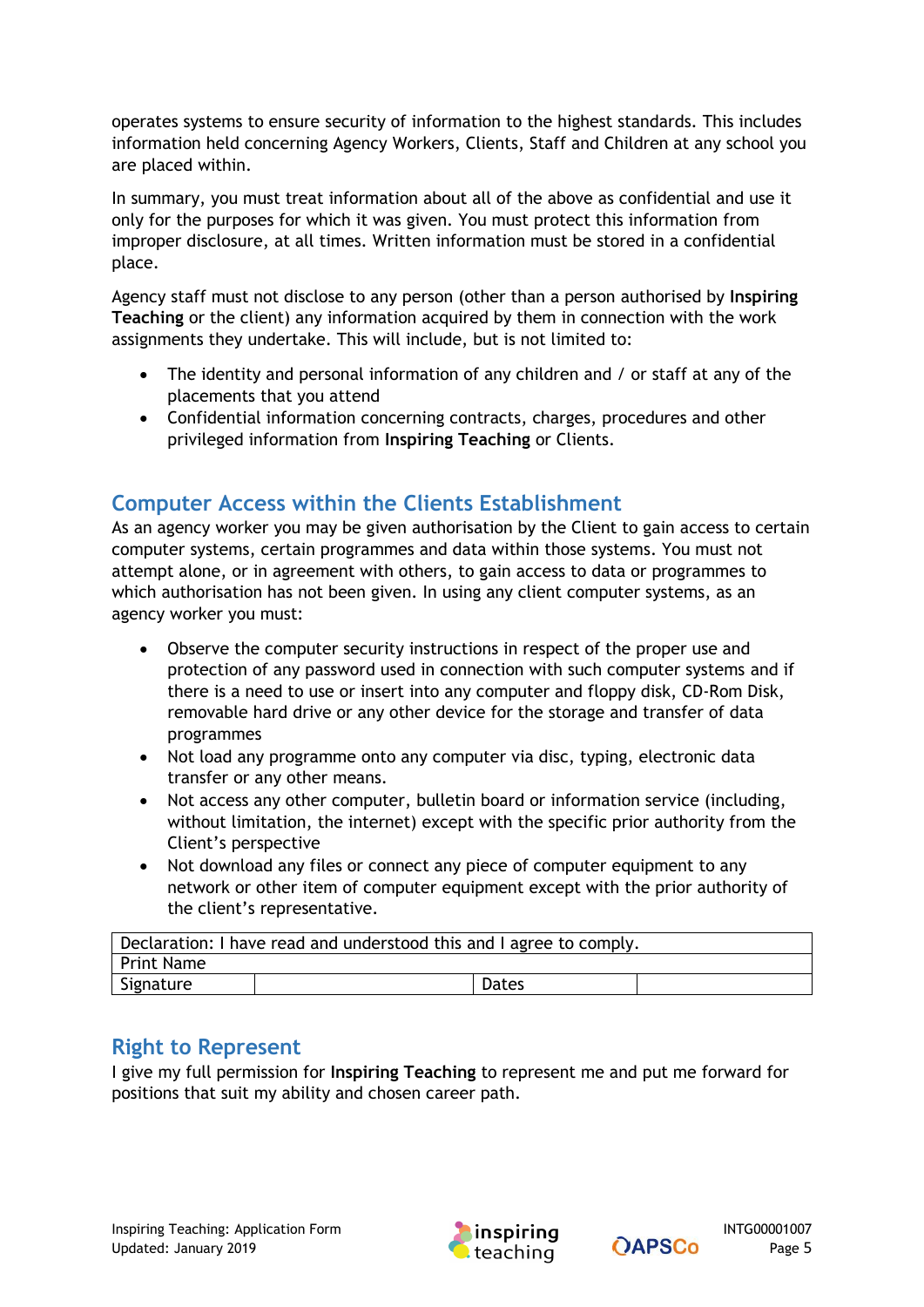# **Child Protection Policy**

I can confirm that I have read, understood and taken a copy of the **Inspiring Teaching** Child Protection Policy and I will adhere to it at all times whilst working through **Inspiring Teaching**.

| $\sim$<br>----<br>ucco |
|------------------------|
|------------------------|

## **Candidate Declaration and Data Protection**

I hereby confirm that the information given for this application is, to the best of my knowledge true and correct. I understand that if I knowingly make a false statement I could be subject to police investigation and potentially prosecution.

**I consent to my personal data and Curriculum Vitae being forwarded to Clients and consent to references being passed on to potential employers. Yes / No**

I acknowledge that this may also include, where relevant, sensitive personal data relating to myself. Any information obtained from myself or any other source will be retained by **Inspiring Teaching** and/or any of its associated and/or subsidiary companies indefinitely for the purpose of providing me with temporary / permanent employment and/or training.

I acknowledge that this may require personal data to be forwarded to third parties or other organisations within the **Inspiring Teaching** Group.

I understand that my resignation is subject to the receipt of two satisfactory references and an enhanced DBS. I also understand that I am to inform **Inspiring Teaching**, should I be convicted of an offence in the future.

I undertake to inform **Inspiring Teaching** immediately if I am engaged through an **Inspiring Teaching** introduction, including the offer of permanent employment following a temporary assignment or any other form of introduction.

And I acknowledge that **Inspiring Teaching** shall be entitled to charge the client an introduction / transfer fee, or to agree to an extension of the hiring period with the Client (after which I may be employed by the client without further charge being applicable to the Client).

| $\overline{\phantom{a}}$ |    |  |  |
|--------------------------|----|--|--|
|                          | າເ |  |  |

## **AWR – PAYE Candidates Only**

The agency worker regulations (AWR) is a piece of legislation that came into effect in October 2011. The aim of AWR is to protect vulnerable workers from exploitation and insure them that the same basic employment conditions as their permanent equivalents after 12 weeks service.

#### **From day 1 of an Assignment**

Agency workers are entitled to be treated no less favourably than a comparable worker or employee in relation to access collective facilities and amenities provided by the hirer. This is not extended to all benefits which a hirer might provide to directly recruited workers or employees; rather it applies to collective facilities provided by the hirer to either workers or employees as a whole or to particular groups of workers or employees. These may include: